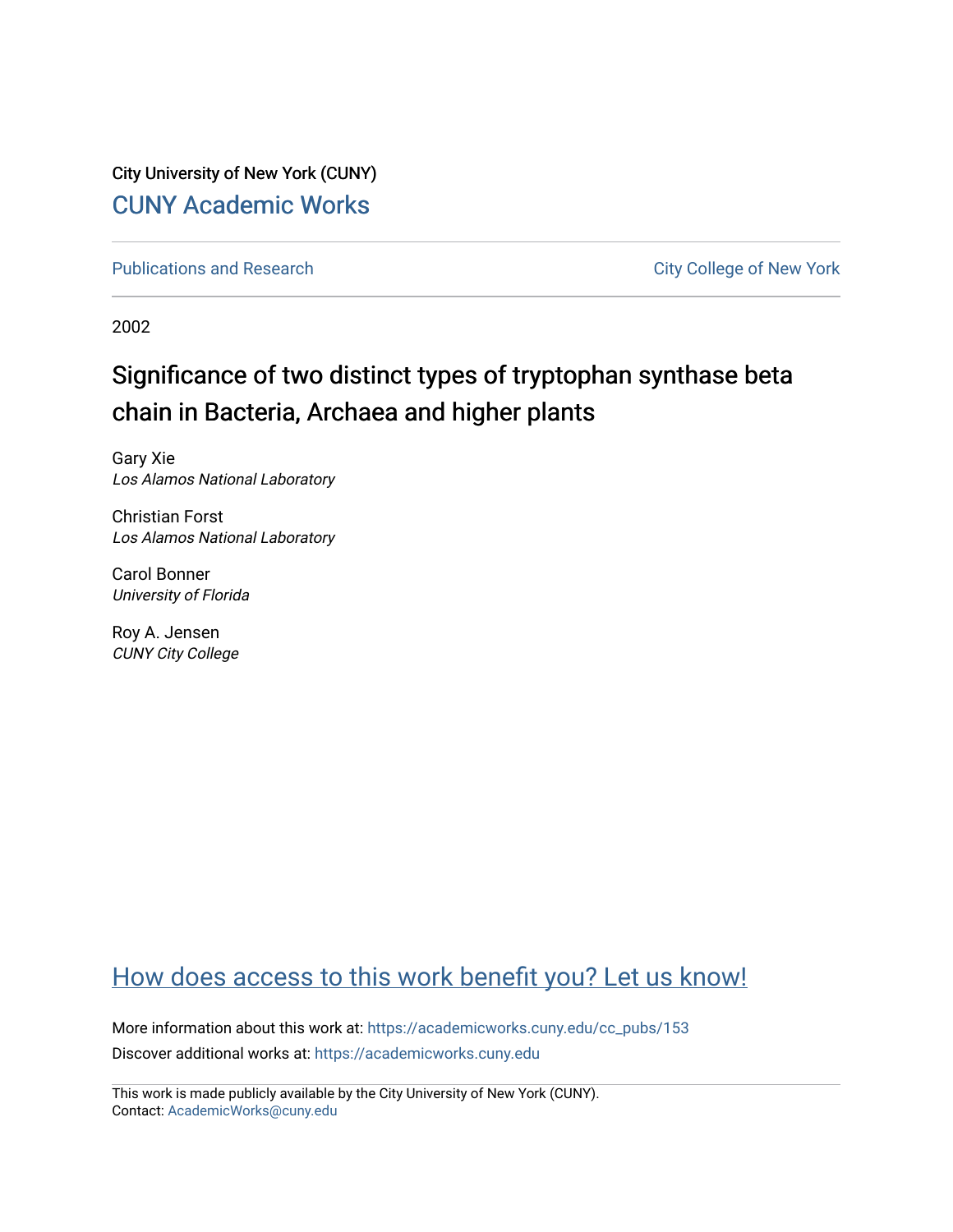## Research **Significance of two distinct types of tryptophan synthase beta chain in Bacteria, Archaea and higher plants** Gary Xie\*†, Christian Forst\*, Carol Bonner† and Roy A Jensen\*‡

Addresses: \*BioScience Division, Los Alamos National Laboratory, Los Alamos, NM 87544, USA. †Department of Microbiology and Cell Science, University of Florida, Gainesville, FL 32611, USA. ‡Department of Chemistry, City College of New York, New York, NY 10031, USA.

Correspondence: Roy A Jensen. E-mail: rjensen@ufl.edu

Published: 14 December 2001

*Genome Biology* 2001, **3(1)**:research0004.1–0004.13

The electronic version of this article is the complete one and can be found online at http://genomebiology.com/2001/3/1/research/0004

© 2001 Xie *et al*., licensee BioMed Central Ltd (Print ISSN 1465-6906; Online ISSN 1465-6914) Received: 24 September 2001 Revised: 30 October 2001 Accepted: 30 October 2001

## **Abstract**

**Background:** Tryptophan synthase consists of two subunits,  $\alpha$  and  $\beta$ . Two distinct subgroups of  $\beta$  chain exist. The major group (TrpEb\_1) includes the well-studied  $\beta$  chain of Salmonella  $t$ yphimurium. The minor group of  $\beta$  chain (TrpEb\_2) is most frequently found in the Archaea. Most of the amino-acid residues important for catalysis are highly conserved between both TrpE subfamilies.

**Results:** Conserved amino-acid residues of TrpEb\_1 that make allosteric contact with the TrpEa subunit (the  $\alpha$  chain) are absent in TrpEb\_2. Representatives of Archaea, Bacteria and higher plants all exist that possess both TrpEb\_1 and TrpEb\_2. In those prokaryotes where two *trpEb* genes coexist, one is usually *trpEb\_1* and is adjacent to *trpEa*, whereas the second is *trpEb\_2* and is usually unlinked with other tryptophan-pathway genes.

**Conclusions:** TrpEb\_1 is nearly always partnered with TrpEa in the tryptophan synthase reaction. However, by default at least six lineages of the Archaea are likely to use TrpEb 2 as the functional  $\beta$  chain, as TrpEb\_1 is absent. The six lineages show a distinctive divergence within the overall TrpEa phylogenetic tree, consistent with the lack of selection for amino-acid residues in TrpEa that are otherwise conserved for interfacing with TrpEb\_1. We suggest that the standalone function of TrpEb\_2 might be to catalyze the serine deaminase reaction, an established catalytic capability of tryptophan synthase  $\beta$  chains. A coincident finding of interest is that the Archaea seem to use the citramalate pathway, rather than threonine deaminase (IlvA), to initiate the pathway of isoleucine biosynthesis.

### **Background**

Tryptophan biosynthesis is absent in mammals but is a general metabolic capability of prokaryotes, eukaryotic microorganisms and higher plants. It has been a classic system for elucidation of gene-enzyme relationships and regulation, thanks largely to the lifelong efforts of Charles Yanofsky [1]. Tryptophan is biochemically the most expensive of the amino acids to synthesize [2]. The clustered organization of the trp genes into an operon has been a model system for many years and continues to receive attention. In the current genomics era, emerging surprises reveal there is still much to learn. These surprises include the revelations that operons are being organizationally reshuffled, invaded by insertion of apparently unrelated genes, disrupted by either partial or complete dispersal of genes to extra-operon locations, or complicated by the seemingly unnecessary presence of additional operon-gene copies located outside of the operon.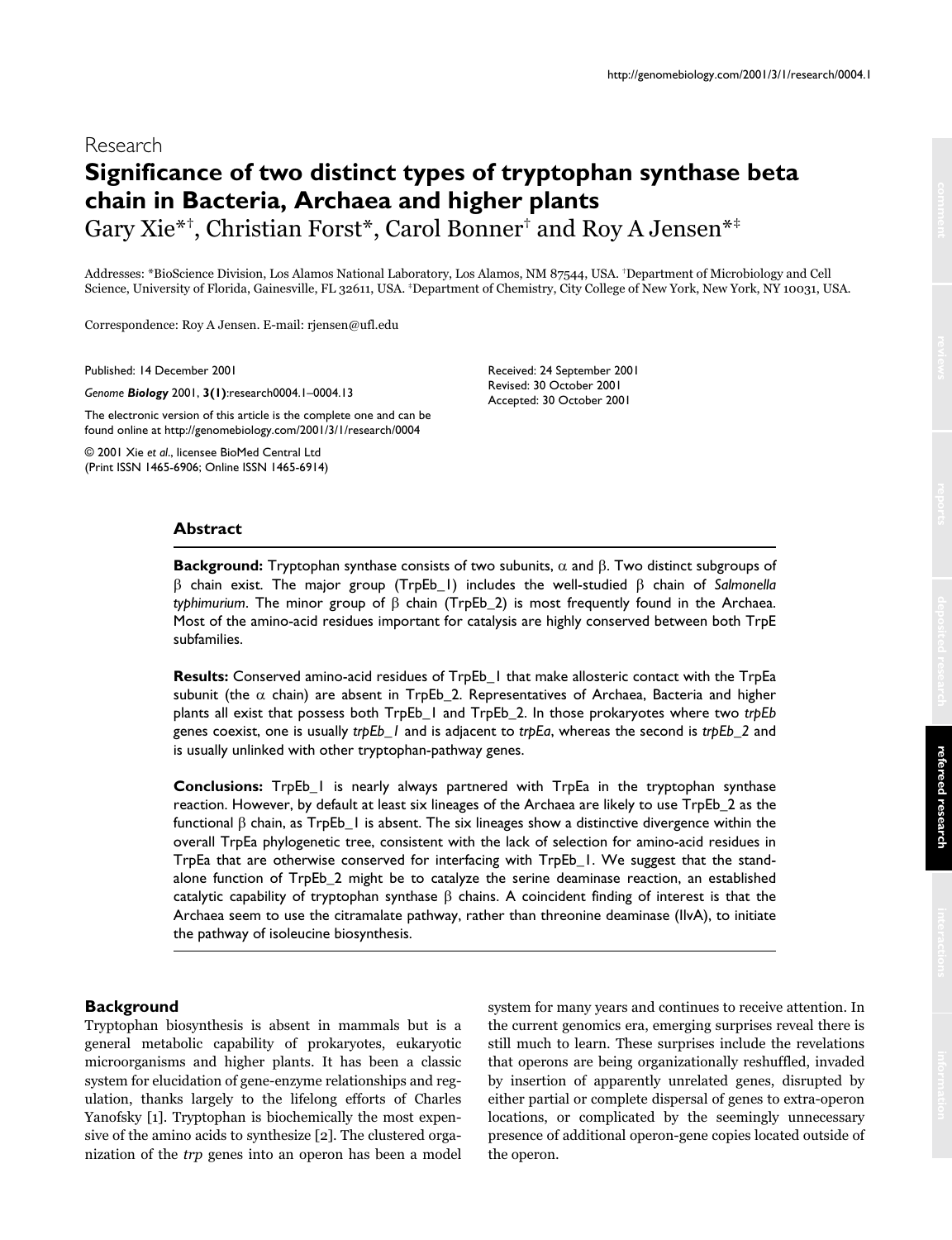Tryptophan synthase, catalyzing the final step of tryptophan biosynthesis, is one of the most rigorously documented examples of an enzyme complex [3-6]. It consists of an  $\alpha$  subunit, which cleaves indoleglycerol phosphate to indole and glyceraldehyde 3-phosphate, and a  $\beta$  subunit, which condenses indole and L-serine to yield L-tryptophan. The  $\alpha\beta\beta\alpha$  complex forms a tunnel into which enzymatically generated indole is released. The  $\alpha$  monomers and  $\beta$  dimers contact one another via highly sophisticated mechanisms of allostery [7], and it is little wonder that the genes encoding these two subunits are almost always closely linked, frequently being translationally coupled.

Against this background, it seems curious that a significant number of organisms possess more than one gene encoding the  $\upbeta$  chain of tryptophan synthase. Usually, but not always, the 'extra' gene is unlinked to the gene encoding the  $\alpha$  chain, and it also defines a distinct subgroup of the  $\beta$  chain. This has been recognized in the COGs database [8] as "alternative tryptophan synthase" (COG 1350). In this paper we present a detailed analysis of the distribution of the two subgroups of the  $\beta$  chain in prokaryotes within the context of the surprisingly dynamic past and ongoing alterations of organization for genes responsible for tryptophan biosynthesis.

### **Nomenclature**

In recent publications involving bioinformatic analysis of aromatic amino-acid biosynthesis [9-14], we have implemented a nomenclature that attempts logical and consistent naming of genes and their gene products for different organisms. The problem is exemplified by the contemporary naming in two model organisms of 3-deoxy-D-arabino-heptulosonate 7-phosphate (DAHP) synthase, the initial enzyme step of aromatic amino-acid biosynthesis. In Bacillus subtilis the gene, appropriately enough, has been named aroA, but in Escherichia coli the equivalent function is represented by genes encoding three differentially regulated paralogs. These E. coli genes have been named aroF, aroG and aroH. In B. subtilis these latter three gene designations refer to 5-enolpyruvylshikimate-3-phosphate synthase (step 6 of chorismate synthesis), chorismate synthase (step 7) and chorismate mutase (initial step of phenylalanine and tyrosine biosynthesis). Even in  $B$ . subtilis, where the naming was intended to follow an orderly progression in terms of order of reaction steps, there is the complication that DAHP synthase is expressed as a fusion of two catalytic domains, one being a class of chorismate mutase called AroQ. This requires naming at the level of domain and the designation aroQ•aroA was implemented to denote such a fusion [9-12]. Thus, a single enzymatic function in one organism is accommodated through the cumulative expression of three paralog genes, but in another organism is only encoded by a portion of a single gene. A universal nomenclature is needed that labels at the level of domain, that labels in synchrony with order of reaction steps as much as possible, and that labels isofunctional paralogs at the same hierarchical level but with discriminating identifiers.

The status of nomenclature for the tryptophan pathway is not so chaotic as the genes in almost all prokaryotes have been named in line with E. coli, but even here distinct problems have arisen because gene fusions that exist in E. coli are often absent elsewhere. Much of the literature up to at least 1996 used five gene designations for the seven protein domains [15]. In B. subtilis these seven protein domains are encoded by separate genes [16]. Thus, E. coli trpD encodes the equivalent of B. subtilis TrpG and TrpD. The E. coli gene fusion has been re-designated with the convention of a bullet to represent a fusion:  $trpG\bullet trpD$  [17]. Likewise, the E. coli trpC encodes the equivalent of B. subtilis TrpC and TrpF, and the E. coli gene fusion has been re-designated  $trpC-$ **trpF**. The nomenclature we advocate is more easily remembered because genes are named in the order of pathway reaction. Subunits for a given reaction are named at the same hierarchical level: anthranilate synthase (first reaction) consists of TrpAa and TrpAb, and tryptophan synthase (fifth reaction) consists of TrpEa and TrpEb. The implementation of a logical and consistent nomenclature, as illustrated in Figure 1, should be most helpful in the long term.

## **Results and discussion Phylogenetic tree construction**

Initial amino-acid alignments were generated using ClustalW software, version 1.4 [18]. Manual adjustments were made through visual inspection to bring conserved motifs and residues into register. This was implemented by use of the BioEdit multiple alignment tool [19]. Inferences about the evolutionary relationships within the TrpEa and TrpEb protein families were made using the PHYLIP package of programs [20]. The Protpars program was used to generate a maximum parsimony tree, and the neighborjoining and Fitch programs were used to generate a distance-based tree. The distance matrix used in the latter programs was produced using the program Protdist with a Dayoff PAM matrix. The Seqboot and Consense programs were then used to assess the statistical strength of the tree using bootstrap resampling. Neighbor-joining (PHYLIP), Fitch and Margolash (Fitch in PHYLIP), and maximum parsimony methods [21] all produced trees consistent with one another. Despite low bootstrap values at many individual internal nodes, the clusters formed and arrangement of taxa within them were largely identical. Ninety TrpEb and 63 TrpEa sequences were analyzed.

### **Distinctly different types of TrpEb**

TrpEb proteins divide into two distinctly different groups, as illustrated by the unrooted tree shown in Figure 2. The major group, denoted TrpEb\_1, includes the well-studied enzymes from such organisms as E. coli, Salmonella typhimurium, and *B*. *subtilis*. The minor group, denoted TrpEb 2, is represented heavily, but not exclusively, by archaeal proteins. Among the current inventory of completed archaeal genomes, only Methanococcus jannaschii lacks TrpEb\_2. Seven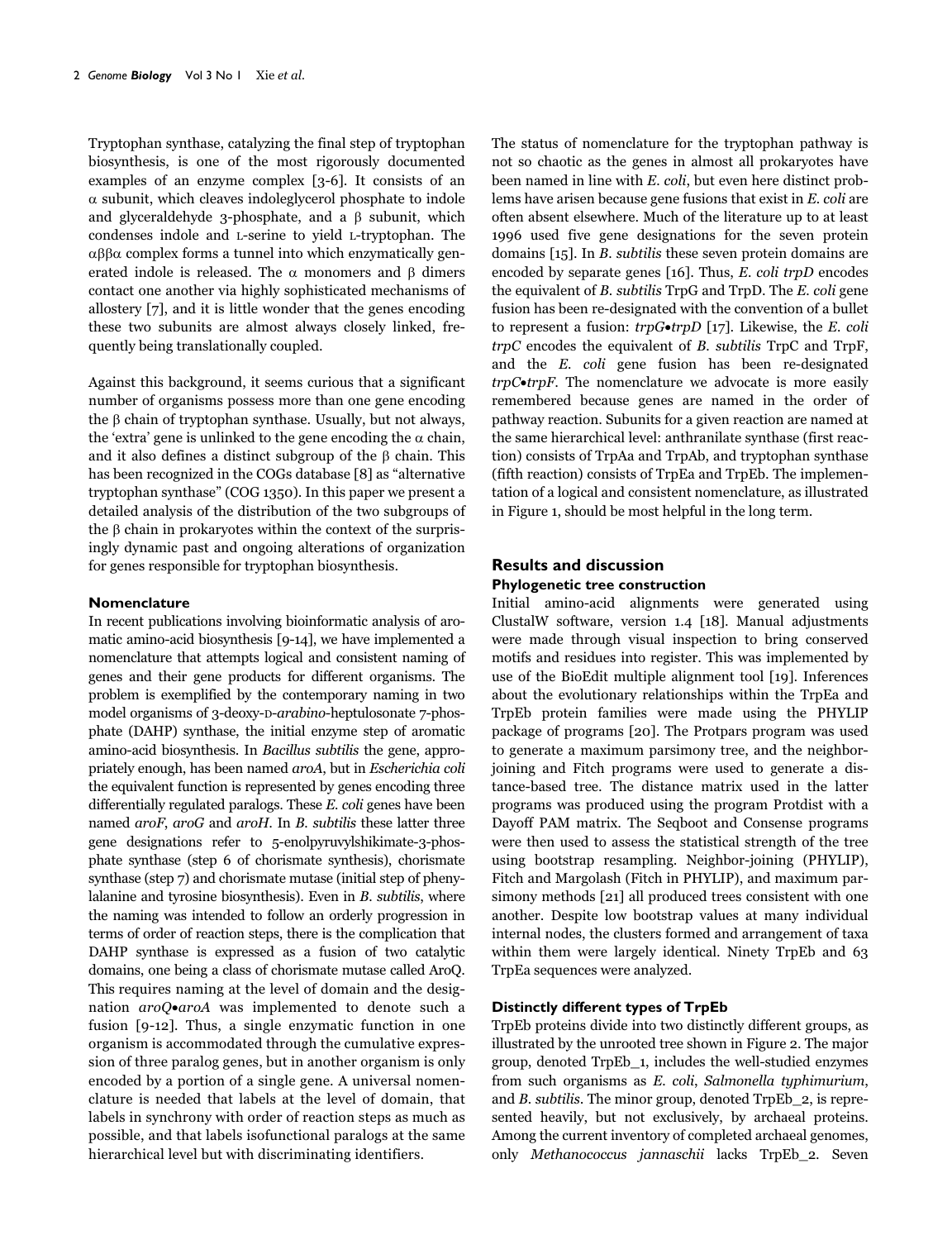

Biochemical pathway of tryptophan biosynthesis. Acronyms that are currently used for the seven monofunctional proteins of *Bacillus subtilis* are shown in brackets below the acronyms used in this paper. TrpAa, large aminase subunit of anthranilate synthase; TrpAb, small glutamine-binding subunit of anthranilate synthase; TrpB, anthranilate phosphoribosyl transferase; TrpC, phosphoribosyl-anthranilate isomerase; TrpD, indoleglycerol phosphate synthase; TrpEa,  $\alpha$  subunit of tryptophan synthase; TrpEb,  $\beta$  subunit of tryptophan synthase.

archaeal genomes possess both TrpEb\_1 and TrpEb\_2 (Methanosarcina barkeri possesses two paralogs of TrpEb\_1 in addition to one species of TrpEb\_2). Six archaeal genomes possess TrpEb\_2, but not TrpEb\_1.

Bacterial TrpEb\_2 proteins are thus far limited to Aquifex, Thermotoga, Mycobacterium, Geobacter, Chlorobium and Rhodopseudomonas genera. In addition, one of the multiple TrpEb proteins present in the higher plant, Arabidopsis thaliana, belongs to the TrpEb\_2 subfamily. In view of the distinct divergence of TrpEb\_2 from TrpEb\_1, one might expect that either TrpEb\_2 has lost the ability to interact allosterically with TrpEa, or perhaps that a divergent subgroup of TrpEa has coevolved with TrpEb\_2. Multiple copies of TrpEb are often present in genomes. Examples include cases where two TrpEb\_1 species coexist, where two TrpEb\_2 species coexist, or where TrpEb\_1 and TrpEb\_2 coexist in the same organism. A number of organisms (M. barkeri, Rhodobacter capsulatus, Chlamydia psittaci, and Corynebacterium diphtheriae) possess two copies of TrpEb\_1. In each case the trpEb\_1 copy that is linked to trpEa is highly conserved, whereas the remaining copy has diverged to the extent that it may be a pseudogene (Table 2). The TrpEb 1 products of these probable pseudogenes have elongated branches (highlighted yellow) on the protein tree shown in Figure 2.

It is noteworthy that cyanobacterial and higher plant aminoacid sequences form a cohesive cluster for TrpEb\_1, as shown in phylogram form in Figure 3 (left panel). An

#### **Figure 2** *(see figure on the next page)*

Unrooted phylogenetic tree (radial view) of the TrpEb protein family consisting of subfamily TrpEb\_1 (top) and TrpEb\_2 (bottom). Phylogenetic reconstruction of the inferred amino-acid sequence was accomplished by the neighbor-joining method using the PHYLIP program. Organismal acronyms are defined in Table 1. For economy of space, a single branch is used to represent proteins that have diverged very recently, for example, TrpEb\_1 proteins from *E. coli* and *S. typhimurium* (Eco/Sty). Archaeal proteins are highlighted in magenta. The detailed order of branching for TrpEb\_1 proteins in cyanobacteria and higher plants is shown in Figure 3. Probable pseudogenes are shown in yellow.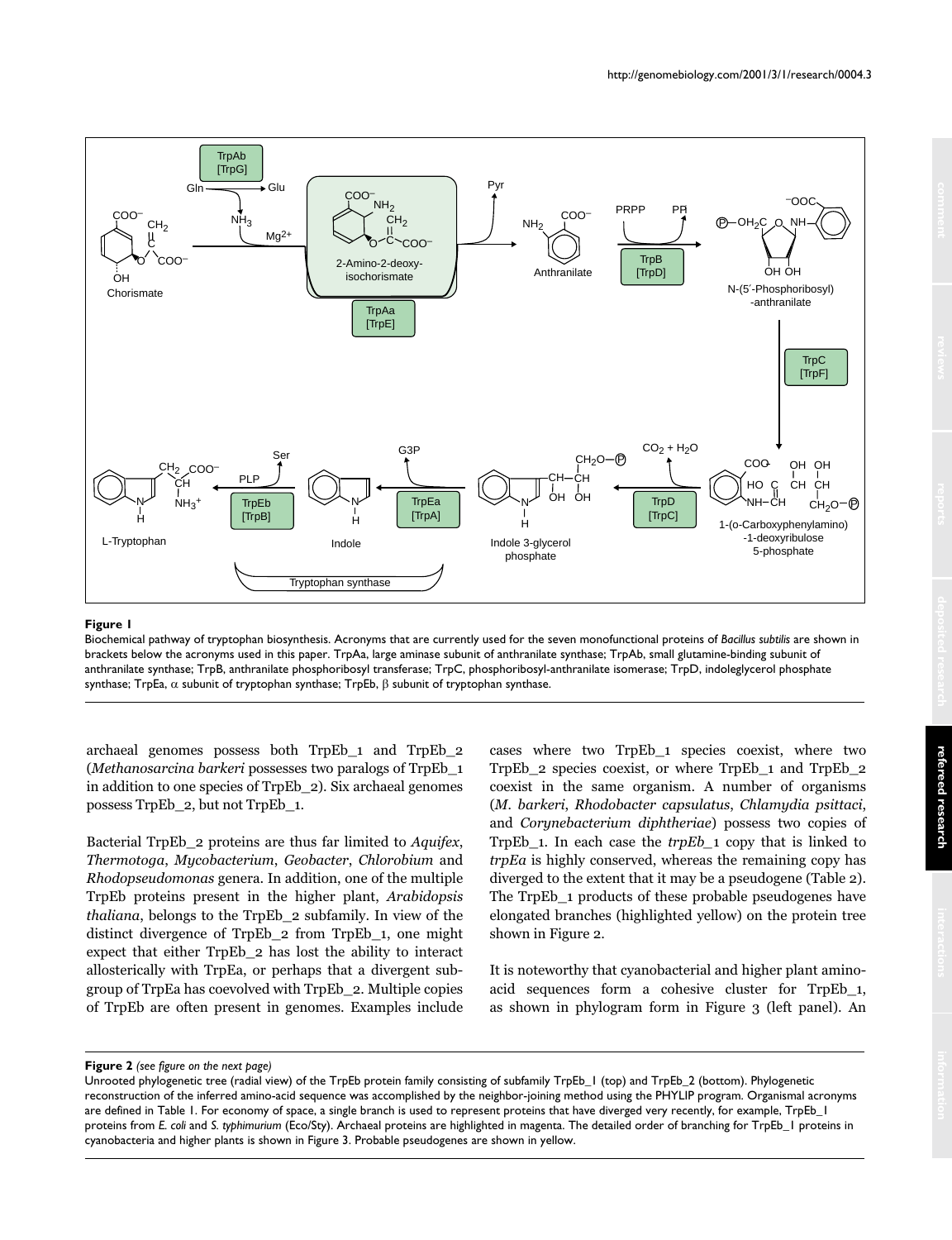

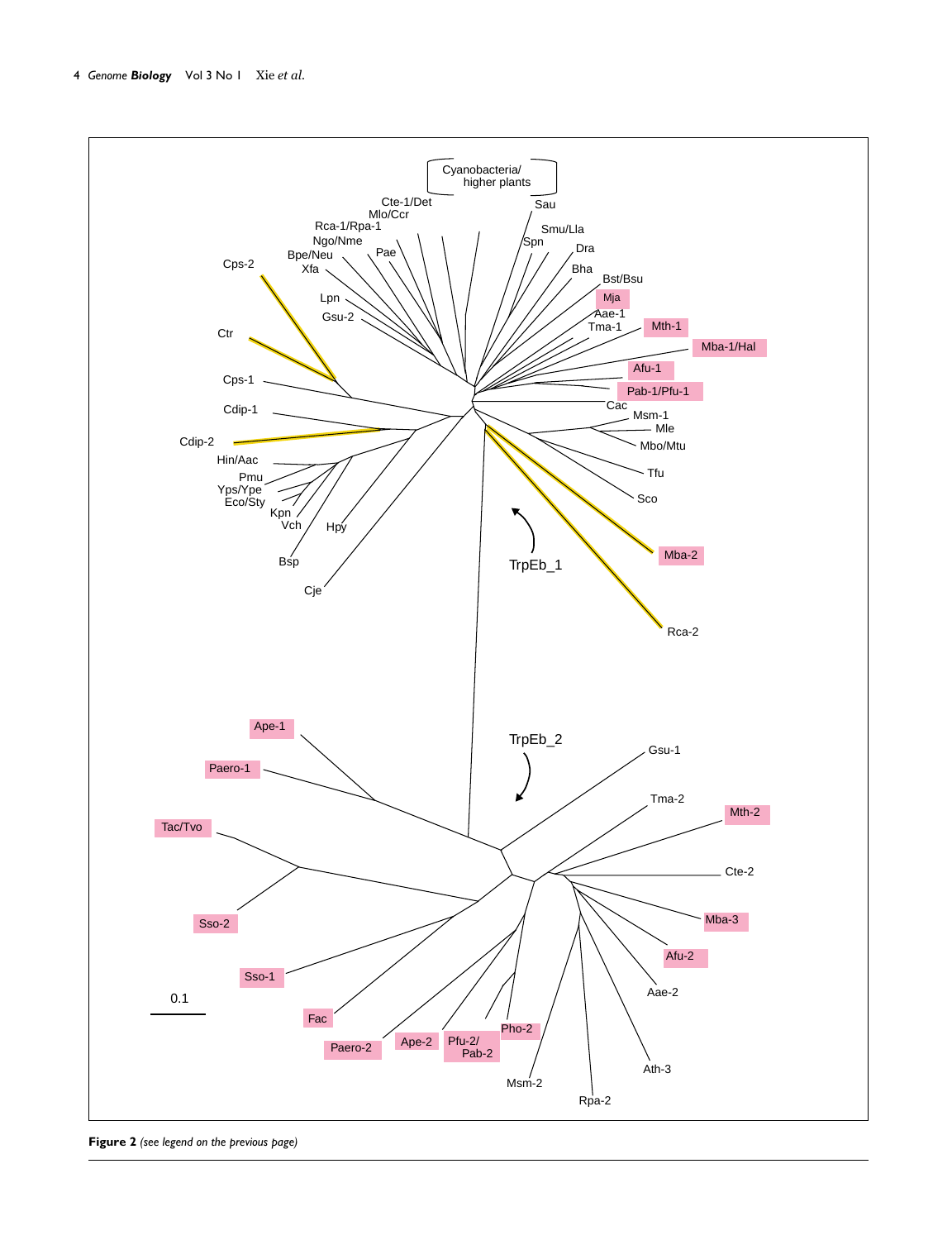#### **Key to sequence identifiers**

#### **Table 1** *(continued)*

|                                                  |                  | NCBI GI number    |          |
|--------------------------------------------------|------------------|-------------------|----------|
| Species name                                     | Acronym          | trpEb- I          | trpEb-2  |
| Actinobacillus                                   | Aac              | N/A               |          |
| actinomycetemcomitans                            |                  |                   |          |
| Aeropyrum pernix                                 | Ape-1            |                   | 7674393  |
| Aeropyrum pernix                                 | Ape-2            |                   | 7674395  |
| Anabaena sp.                                     | Asp-1            | N/A               |          |
| Anabaena sp.                                     | Asp-2            | N/A               |          |
| Aquifex aeolicus                                 | Aae- I           | 6226273           |          |
| Aquifex aeolicus                                 | Aae-2            |                   | 7674374  |
| Arabidopsis thaliana                             | Ath-I            | 136251            |          |
| Arabidopsis thaliana                             | Ath-2            | 1174779           |          |
| Arabidopsis thaliana                             | Ath-3            |                   | 10176821 |
| Archaeoglobus fulgidus                           | Afu-1            | 3334387           |          |
| Archaeoglobus fulgidus                           | Afu-2            |                   | 7674372  |
| <b>Bacillus halodurans</b>                       | Bha              | 10174280          |          |
| Bacillus stearothermophilus                      | Bst              | 226585            |          |
| <b>Bacillus subtilis</b>                         | Bsu              | 136270            |          |
| Bordetella pertussis                             | Bpe              | N/A               |          |
| Buchnera sp. APS                                 | Bsp              | 82450             |          |
| Campylobacter jejuni                             | Cje              | 11269304          |          |
| Caulobacter crescentus                           | Ccr              | 136272<br>6226274 |          |
| Chlamydia trachomatis                            | Ctr              | N/A               |          |
| Chlamydia psittaci<br>Chlamydia psittaci         | Cps-1<br>$Cps-2$ | N/A               |          |
| Chlorobium tepidum                               | Cte-1            | N/A               |          |
| Chlorobium tepidum                               | $Cte-2$          |                   | N/A      |
| Clostridium acetobutylicum                       | Cac              | N/A               |          |
| Corynebacterium diphtheriae                      | Cdip-1           | N/A               |          |
| Corynebacterium diphtheriae                      | Cdip-2           | N/A               |          |
| Dehalococcoides ethenogenes                      | Det              | N/A               |          |
| Deinococcus radiodurans                          | Dra              | 7474051           |          |
| Escherichia coli                                 | Eco              | 136273            |          |
| Ferroplasma acidarmanus                          | Fac              |                   | N/A      |
| Geobacter sulfurreducens                         | Gsu-I            | N/A               |          |
| Geobacter sulfurreducens                         | Gsu-2            |                   | N/A      |
| Haemophilus influenzae                           | Hin              | 1174785           |          |
| Halobacterium sp.                                | Hal              | 14423973          |          |
| Helicobacter pylori                              | Hpy              | 7674399           |          |
| Klebsiella pneumoniae                            | Kpn              | N/A               |          |
| Lactococcus lactis                               | Lla              | 267168            |          |
| Legionella pneumophila                           | Lpn              | N/A               |          |
| Mesorhizobium loti                               | Mlo              | 13474230          |          |
| Methanobacterium                                 | Mth-1            | 3334383           |          |
| thermoautotrophicum                              |                  |                   |          |
| Methanobacterium                                 | Mth-2            |                   | 7674371  |
| thermoautotrophicum                              |                  |                   |          |
| Methanococcus jannaschii                         | Mja<br>Mba-1     | 2501412<br>N/A    |          |
| Methanosarcina barkeri<br>Methanosarcina barkeri | Mba-2            | N/A               |          |
| Methanosarcina barkeri                           | $Mba-3$          |                   | N/A      |
|                                                  | Mbo              | N/A               |          |
| Mycobacterium bovis<br>Mycobacterium leprae      | Mle              | 13093205          |          |
| Mycobacterium smegmatis                          | Msm-1            | N/A               |          |
| Mycobacterium smegmatis                          | $Msm-2$          |                   | N/A      |
| Mycobacterium tuberculosis                       | Mtu              | 3024761           |          |
| Neisseria gonorrhoeae                            | Ngo              | N/A               |          |
| Neisseria meningitides                           | Nme              | 11269306          |          |
| Nitrosomonas europaea                            | Neu              | N/A               |          |
| Nostoc punctiforme                               | Npu-1            | N/A               |          |
| Nostoc punctiforme                               | Npu-2            | N/A               |          |
| Pasteurella multocida                            | Pmu              | 13432266          |          |
|                                                  |                  |                   |          |

|                             |         | <b>NCBI GI number</b> |          |  |
|-----------------------------|---------|-----------------------|----------|--|
| Species name                | Acronym | trpEb-1               | trpEb-2  |  |
| Prochlorococcus marinus     | Pma     | N/A                   |          |  |
| Pseudomonas aeruginosa      | Paeru   | 12230946              |          |  |
| Pyrobaculum aerophilum      | Paero-1 |                       | N/A      |  |
| Pyrobaculum aerophilum      | Paero-2 |                       | N/A      |  |
| Pyrococcus abyssi           | Pab-1   | 14520675              |          |  |
| Pyrococcus abyssi           | Pab-2   |                       | 14423981 |  |
| Pyrococcus furiosus         | Pfu-I   | N/A                   |          |  |
| Pyrococcus furiosus         | Pfu-2   |                       | N/A      |  |
| Pyrococcus horikoshii       | Pho     |                       | 14591361 |  |
| Rhodobacter capsulatus      | Rca-I   | N/A                   |          |  |
| Rhodobacter capsulatus      | Rca-2   | N/A                   |          |  |
| Rhodopseudomonas palustris  | Rpa-1   | N/A                   |          |  |
| Rhodopseudomonas palustris  | Rpa-2   |                       | N/A      |  |
| Salmonella typhimurium      | Sty     | 136281                |          |  |
| Staphylococcus aureus       | Sau     | 13701169              |          |  |
| Streptococcus mutans        | Smu     | N/A                   |          |  |
| Streptococcus pneumoniae    | Spn     | N/A                   |          |  |
| Streptomyces coelicolor     | Sco     | 6226276               |          |  |
| Sulfolobus solfataricus     | $Sso-1$ |                       | 14424473 |  |
| Sulfolobus solfataricus     | $Sso-2$ |                       | 13814334 |  |
| Synechococcus sp.           | Syn     | N/A                   |          |  |
| Synechocystis sp.           | Ssp     | 2501413               |          |  |
| Thermomonospora fusca       | Tfu     | N/A                   |          |  |
| Thermoplasma acidophilum    | Tac     |                       | 13878841 |  |
| Thermoplasma volcanium      | Tvo     |                       | 13541762 |  |
| Thermotoga maritima         | Tma-1   | 1717761               |          |  |
| Thermotoga maritima         | $Tma-2$ |                       | 7674388  |  |
| Vibrio cholerae             | Vch     | 11269279              |          |  |
| Xylella fastidiosa          | Xfa     | 11269281              |          |  |
| Yersinia pestis             | Ype     | N/A                   |          |  |
| Yersinia pseudotuberculosis | Yps     | N/A                   |          |  |
| Zea mays                    | $Zma-I$ | 1174780               |          |  |
| Zea mays                    | $Zma-2$ | 1174778               |          |  |

analysis of TrpEa proteins from the same organisms yields a very similar phylogram output (Figure 3, right panel). This higher plant/cyanobacteria relationship is pleasingly consistent with the endosymbiotic hypothesis of organelle evolution. In each case Prochlorococcus marinus and Synechococcus species are the outlying sequence group, with the other cyanobacterial sequences (Nostoc punctiforme and Anabaena species) being closer to the higher plant sequences from A. thaliana and corn (Zea mays). The order of branching shown is supported by very high bootstrap values. Zma-3 is the TrpEa protein that has been proposed [22] to function independently of a TrpEb partner, producing indole for entry into a pathway other than tryptophan. In this case indole serves as a precursor for a defense metabolite that is active against insects, bacteria and fungi.

## **TrpEa in organisms lacking TrpEb\_1**

Six organisms (all Archaea) possess intact tryptophan pathways, but they lack TrpEb\_1. TrpEb in Thermoplasma volcanii, T. acidophilum, and Ferroplasma acidarmanus is represented only by a single species of TrpEb\_2. Although Sulfolobus solfataricus, Aeropyrum pernix and Pyrobaculum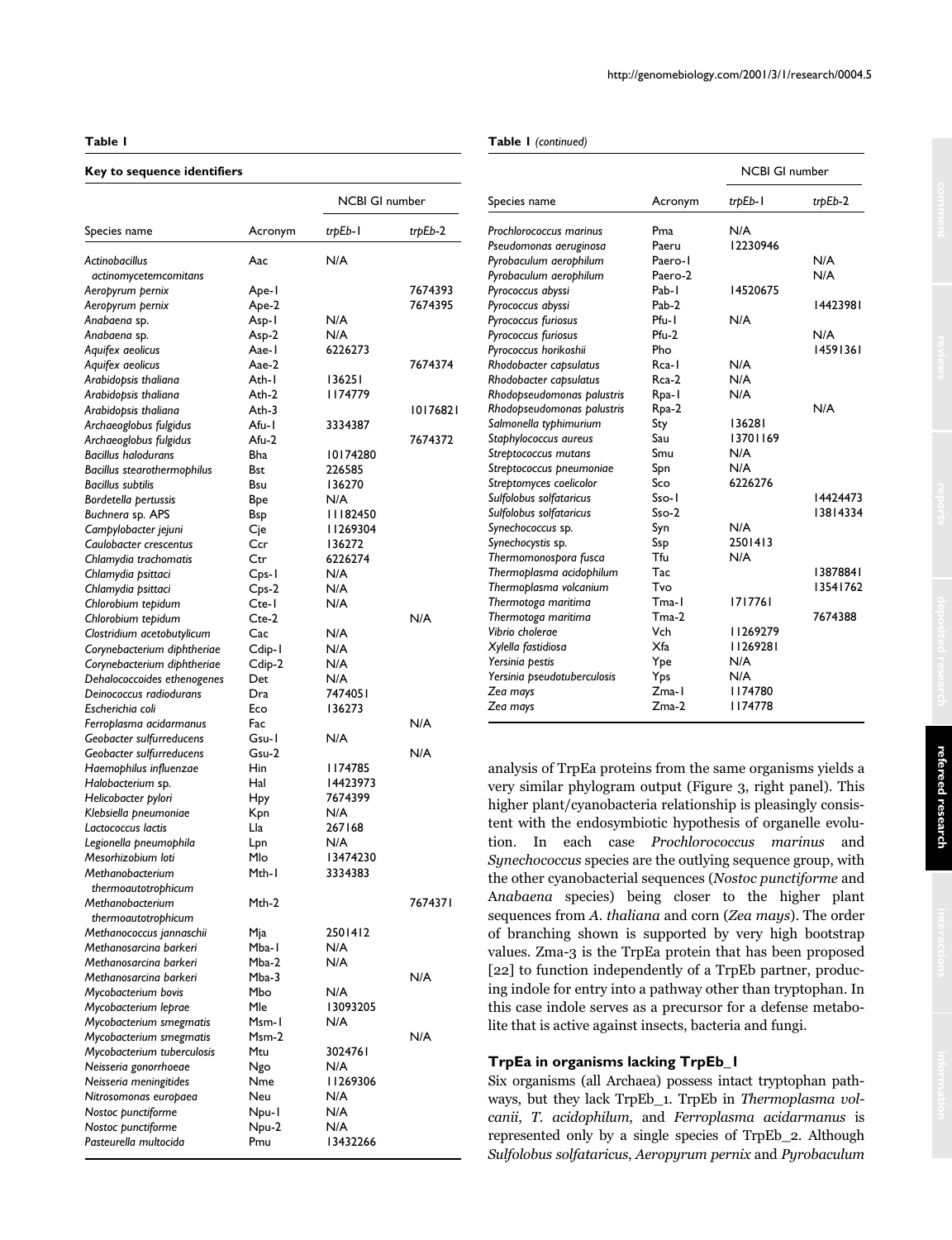| . | .,<br>۰. |
|---|----------|
|   |          |

| <b>Exceptions to residue invariance</b> |                       |                            |                                           |               |  |
|-----------------------------------------|-----------------------|----------------------------|-------------------------------------------|---------------|--|
| Protein                                 | Invariant<br>residue* |                            | Exceptions: organism (homologous residue) |               |  |
| TrpEa                                   | 57P                   | Sso (A)                    |                                           |               |  |
|                                         | 60D                   |                            |                                           |               |  |
|                                         | 61 G                  | Hal (E)<br>Ctr(M)          |                                           |               |  |
|                                         | 641                   | Mth (V)                    |                                           |               |  |
|                                         | 183T                  | Ctr (R)                    |                                           |               |  |
|                                         | 184G                  | Hin (S)                    |                                           |               |  |
|                                         | 21 I G                | Ctr (R)                    |                                           |               |  |
|                                         | 212F/L                | Ctr (R)                    |                                           |               |  |
|                                         | 213G                  | Ctr (D)                    | Paero (A)                                 | Ape (S)       |  |
|                                         | 234G                  | Ctr (K)                    |                                           |               |  |
| TrpEb_I                                 | 10G                   | Ctr (H)                    | $Cps-2(E)$                                | $Cps-1$ $(Y)$ |  |
|                                         | 21 L                  | Cje (A)                    |                                           |               |  |
|                                         | 41F                   | Asp-1 $(Y)$                |                                           |               |  |
|                                         | 55R<br>78E            | Mth- $I(K)$                |                                           |               |  |
|                                         | 79D                   | Cor(D)<br>Rca-I (E)        | Paeru (E)                                 |               |  |
|                                         | 80L                   | Mth-1 (M)                  | Dra (Q)                                   |               |  |
|                                         | 82H                   | Mba-2 $(Q)$                | Dra (F)                                   |               |  |
|                                         | 94Q                   | $Rca-2(E)$                 |                                           |               |  |
|                                         | 96L                   | Rpa-1 (M)                  | Spn (W)                                   | Bsp (M)       |  |
|                                         | 97L                   | $Cps-2$ (l)                |                                           |               |  |
|                                         | 102G                  | Bsp (K)                    |                                           |               |  |
|                                         | 114Q                  | Rpa-1 (M)                  | Paeru (M)                                 |               |  |
|                                         | 124A                  | $Z$ ma-2 $(R)$             | $Cps-1$ (G)                               |               |  |
|                                         | 133F/Y                | $Rca-2(H)$                 |                                           |               |  |
|                                         | 141R<br>146V          | $Rca-2(K)$                 |                                           |               |  |
|                                         | 149M                  | Mba-1 $(A)$<br>$Cps-2$ (l) |                                           |               |  |
|                                         | 153G                  | $\text{Hal}$ (D)           |                                           |               |  |
|                                         | 156V                  | Cje (l)                    |                                           |               |  |
|                                         | 159V                  | Bha (A)                    |                                           |               |  |
|                                         | 162G                  | $C$ dip-2 $(E)$            |                                           |               |  |
|                                         | 167K                  | $C dip-2(S)$               | Sau (S)                                   |               |  |
|                                         | 173A                  | Hal(T)                     | $Rca-2(C)$                                |               |  |
|                                         | 177W                  | $Cps-2(F)$                 | Rca-2 (Y)                                 |               |  |
|                                         | 186Y                  | $Cps-2$ (F)                | Rca-2 (F)                                 |               |  |
|                                         | <b>2081</b>           | Xfa (V)                    |                                           |               |  |
|                                         | 213R/K<br>224P        | Bpe(L)<br>Cje (V)          |                                           |               |  |
|                                         | 225D                  | Bha (T)                    | Rca-2 (A)                                 |               |  |
|                                         | 267H                  | Rca-2 (N)                  |                                           |               |  |
|                                         | 269A                  | Sau (L)                    | Mba-1 $(S)$                               |               |  |
|                                         | 274G                  | Aac (A)                    |                                           |               |  |
|                                         | 299S                  | Rca-2 (T)                  |                                           |               |  |
|                                         | 310G                  | $Mba-2(S)$                 |                                           |               |  |
|                                         | 345I                  | $Rca-2(V)$                 |                                           |               |  |
|                                         | 383D                  | Yps(E)                     |                                           |               |  |
|                                         | Invariant             |                            |                                           |               |  |
| Protein                                 | residue†              |                            | Exceptions: organism (homologous residue) |               |  |
|                                         |                       |                            |                                           |               |  |
| TrpEb_2                                 | PI0<br>YI4            | Paero-I (gap)              |                                           |               |  |
|                                         | E54                   | Aae-2 (L)<br>Sso-I $(Q)$   |                                           |               |  |
|                                         | L86                   | $Msm-2$ (F)                |                                           |               |  |
|                                         | E87                   | Paero-2 (D)                |                                           |               |  |
|                                         | EIOI                  | Paero-2 (Q)                |                                           |               |  |
|                                         | S108                  | Paero-2 (N)                |                                           |               |  |
|                                         | A114                  | $Mba-3(S)$                 |                                           |               |  |
|                                         | W138                  | Sso-I $(R)$                |                                           |               |  |
|                                         | G176                  | Fac $(N)$                  |                                           |               |  |
|                                         |                       |                            |                                           |               |  |

|  | Table 2 (continued) |
|--|---------------------|
|--|---------------------|

| Protein | Invariant<br>residue <sup>†</sup> | Exceptions: organism (homologous residue) |
|---------|-----------------------------------|-------------------------------------------|
|         | S184                              | $Sso-I(T)$                                |
|         | S <sub>203</sub>                  | Fac $(T)$                                 |
|         | 1206                              | $Msm-2$ (M)                               |
|         | A207                              | Fac $(G)$                                 |
|         | S <sub>209</sub>                  | Ape-1 (A)                                 |
|         | E <sub>2</sub> 10                 | $Sso-2$ (D)                               |
|         | G <sub>226</sub>                  | Fac $(A)$                                 |
|         | N <sub>265</sub>                  | Paero-2 (S)                               |
|         | P <sub>272</sub>                  | Mba-3 $(E)$                               |
|         | G300                              | $Cte-2(A)$                                |
|         | F/Y325                            | Mba-3 $(H)$                               |
|         | F371                              | Ape-1 (M)                                 |
|         | P379                              | Fac $(A)$                                 |
|         | S410                              | Ath-3 $(C)$                               |

\*Residues are numbered according to the *S. typhimurium* sequence. †Residues are numbered according to the *P. furiosus* sequence.

aerophilum all possess two species of TrpEb, both are the TrpEb\_2 variety. Thus, in all six of these lineages TrpEa either might be unable to form a tight complex with TrpEb\_2, or might have evolved different protein-protein contacts. In the latter case, distinct TrpEa subgroupings might be expected in parallel with the two TrpEb subgroupings. On the contrary, all TrpEa sequences fall into a single group (Figure 4). However, in contrast to sequences present in those Archaea that do possess TrpEb\_1 (for example, Archaeoglobus, species of Pyrococcus, Methanococcus, Methanobacterium, Methanosarcina and Halobacterium), the six archaeal lineages that possess only TrpEb\_2 have very distinctive elongated branches on the TrpEa tree (Figure 4). This suggests an elevated rate of evolutionary divergence, due either to selection for new productive contacts of TrpEa with TrpEb\_2 or to lack of constraint to maintain TrpEa residues previously important for contacts with TrpEb\_1.

The long branch of the TrpEa sequence of Chlamydia trachomatis reflects its likely status as a pseudogene. This is consistent with the observation that C. trachomatis TrpEb\_1 (Figure 2) also seems to be a pseudogene. One does not expect positive selection for maintenance of function in C. trachomatis as it lacks an intact tryptophan pathway. Indeed, the alteration in C. trachomatis of many otherwise invariant amino-acid residues is evident from the information given in Table 2.

#### **Overview comparison of TrpEb\_1 and TrpEb\_2**

Figure 5 shows an alignment of the amino-acid sequence of TrpEb\_1 from S. typhimurium with TrpEb\_2 from P. furiosus. Each sequence is shown as a template for its own subfamily, as extracted from a refined multiple alignment. Conserved residues deduced from a full multiple alignment (available from the author on request) are indicated, as are the gap positions present in the full alignment. Functional roles in catalysis and allosteric regulation are indicated for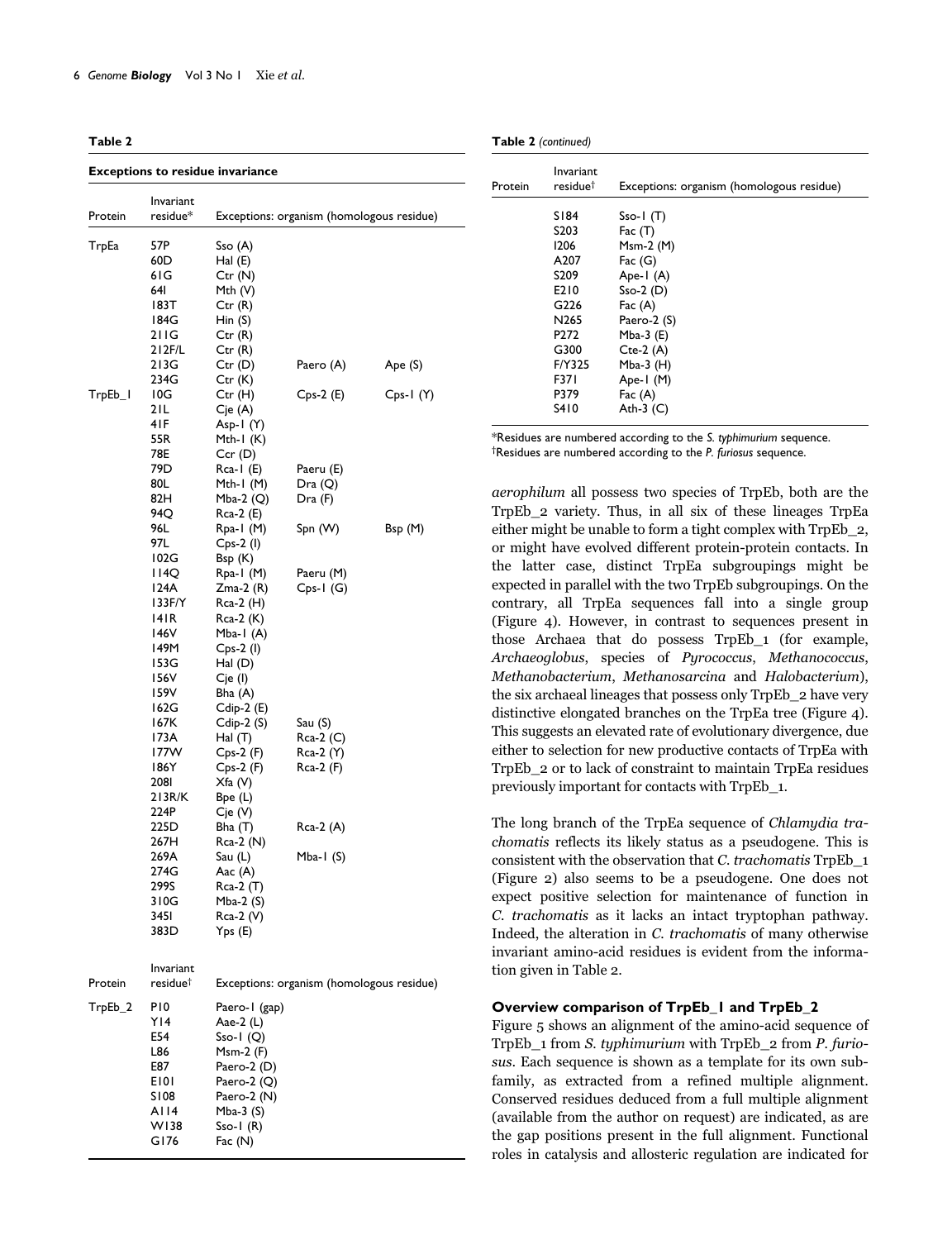

Unrooted phylogenetic tree (phylogram view) of cyanobacterial and higher plant TrpEb\_1 (zoom-in expansion from Figure 2) and TrpEa (zoom-in expansion from Figure 4) protein sequences. The higher-plant lineage is shown in green. Bootstrap values (from 1,000 replications) supporting the order of branching shown are given at the nodes.

the S. typhimurium TrpEb\_1 sequence in order to compare similarities and differences between TrpEb\_1 and TrpEb\_2 proteins. Residues that are ligands of pyridoxal phosphate or that interact with pyridoxal phosphate are scattered throughout the sequences, including the catalytic K87, and are highly conserved. Residue E109 has been shown to render indole more nucleophilic via proton abstraction from N1 [23]. The serine substrate-binding region is highly conserved, as is a monovalent cation (MVC) binding region [7] coordinating with G232,  $F/Y_3$ 06, and G/A/S308. A number of indels (insertions/deletions) distinguish TrpEb\_1 and TrpEb\_2, and TrpEb\_2 is about 50 residues longer overall than TrpEb\_1. In addition to other residues conserved between both TrpEb\_1 and TrpEb\_2, each subgroup has its own repertoire of uniquely conserved residues. The COMM domain [24], a rigid but mobile domain as originally defined with S. typhimurium TrpEb  $1$  [25], differs from the corresponding region of the TrpEb\_2 subfamily by the presence of an indel. Key TrpEb\_1 regulatory residues (R141, K167) within this region as well as one residue near the MVC site (D305) are not conserved in the TrpEb\_2 subgroup.

## **Loss of intersubunit contacts in TrpEa-TrpEb\_2 systems**

The tryptophan synthase of S. typhimurium is a rigorously documented example of substrate channeling in which indole generated as an intermediate is passed through an internalized tunnel ([7] and references therein). Ligand binding at the  $\alpha$ -site and covalent transformations at the --site accomplish mutually reinforcing overall allostery. The movable COMM domain is comprised of residues G102 to G189 in S. typhimurium TrpEb\_2. COMM interacts with both the  $\beta$ -active site and with  $\alpha$ -subunit loops 2 and 6 in response to allosteric signals. Within the COMM domain of TrpEb\_1, S178 participates in intersubunit signaling with G181 of TrpEa. Competing allosteric conformations are mediated by alternative salt bridges between K167 of TrpEb\_1 and D305 of TrpEb\_1 on the one hand, or between K167 of TrpEb\_1 and D56 of TrpEa, on the other. When D305 of TrpEb 1 is not occupied with K167, it forms an alternative salt bridge with R141, as shown in Figure 5.

As intersubunit signaling between TrpEb\_2 and TrpEa is either lacking or involves different contacts, one might expect the important catalytic residues, but not the allosteric residues, to be conserved in comparison of TrpEb\_2 with TrpEb\_1. This comparison is shown in Figure 5. Likewise, in those TrpEa proteins that lack a TrpEb\_1 partner, instead being forced to function in concert with TrpEb\_2, one might expect retention of catalytic residues but loss of allosteric residues. This comparison is shown in Figure 6. Of the intersubunit signaling pair TrpEb 1 S178/TrpEa G181, S178 is not conserved within its own subfamily and equivalent residues seem to exist [26]. It is, however, striking that G181 is invariant in all TrpEa proteins, except for those belonging to the six archaeal lineages lacking TrpEb\_1. It is even more striking that K167, which participates in the alternative  $\beta$ - $\beta$ or  $\beta$ - $\alpha$  salt bridges is invariant in TrpEb\_1, but absent in TrpEb\_2. Likewise, the salt-bridge partner D305 is invariant in TrpEb\_1, but absent in TrpEb\_2. The salt-bridge partner D56 in TrpEa is invariant except for the six archaeal lineages that lack TrpEb\_1. Figure 5 shows that TrpEb\_2 sequences carry an insertion of 16 residues in the general region corresponding to the COMM domain of TrpEb\_1 proteins.

## **Tryptophan gene organization in TrpEb\_2-containing genomes**

The organization of tryptophan-pathway genes in the ten archaeal genomes and six bacterial genomes that are thus far known to possess TrpEb\_2 are displayed on a 16S rRNA tree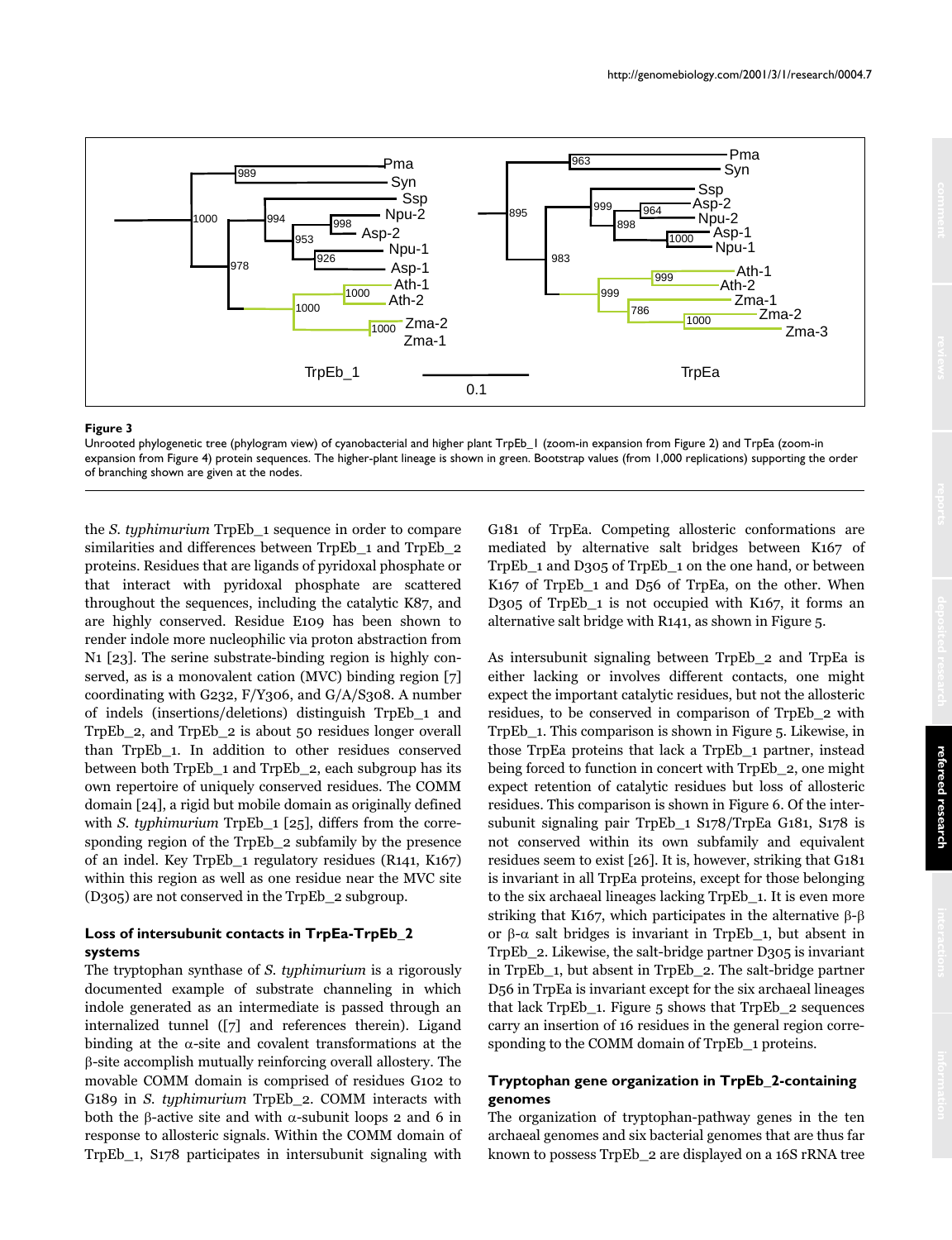

Unrooted phylogenetic tree (radial view) of the TrpEa protein family. Organismal acronyms are defined in Table 1. Phylogenetic reconstruction of the inferred amino-acid sequence was accomplished by the neighbor-joining method using the PHYLIP program. The detailed order of branching for cyanobacterial and higher-plant sequences is shown in Figure 3. Archaeal proteins are visualized in magenta, and the yellow line indicates the TrpEa protein from *C. trachomatis*, which is probably encoded by a pseudogene.

in Figure 7. Pyrococcus horikoshii has lost the entire pathway, and only trpEb\_2 is present. In Aquifex and Chlorobium all trp genes are dispersed, and trpEa is not linked to either trpEb\_1 or trpEb\_2. In Bacteria and Archaea the gene order  $trpEb_1 \rightarrow trpEa$  is one of the most highly conserved of genomic gene arrangements. Often translational coupling exists, as seen in Figure 7 for P. furiosus, P. abyssi, M. thermoautotrophicum, T. volcanium, Archaeoglobus fulgidus and T. maritima. In each of the latter genomes trpEb\_2 is outside the trp operon. Both species of Thermoplasma possess an otherwise intact trp operon that lacks trpEb\_1 (also not present elsewhere in the genome). Hence, by default it appears that the unlinked trpEb\_2 must function for tryptophan biosynthesis in these organisms. In A. pernix and S. solfataricus all of the trp genes are adjacent, but trpEb\_2 flanks trpEa, and trpEb\_1 is absent from these genomes. In each case, a second unlinked copy of trpEb\_2 is present. In Geobacter sulfurreducens, both *trpEa* and *trpEb\_1* (presumably partnered based on the results shown in Figure 4) are unlinked to one another, and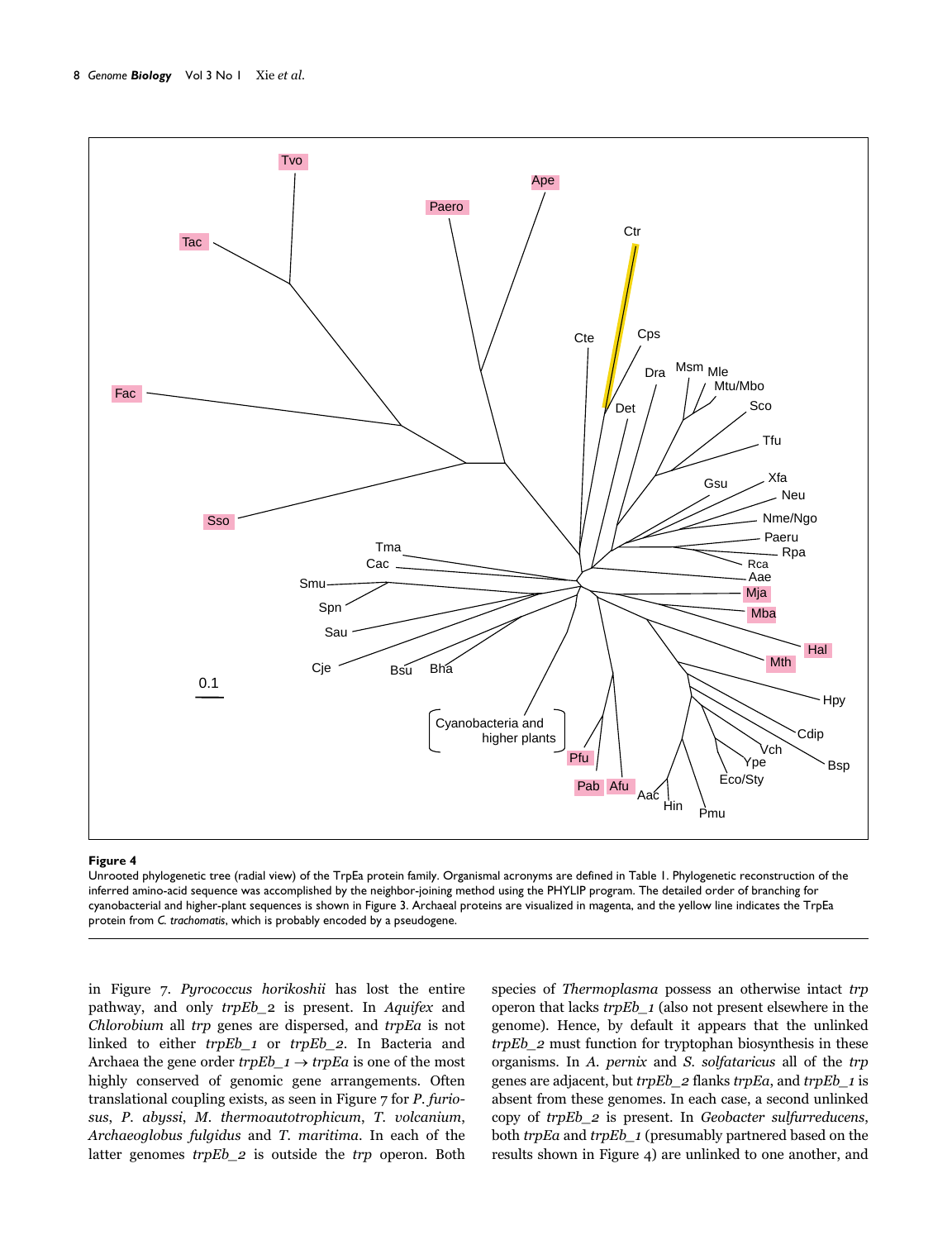

Alignment of TrpEb\_1 from *S. typhimurium* (Sty) and of TrpEb\_2 from *P. furiosus* (Pfu-2). The sequences are shown as they appear in a comprehensive alignment, including gaps. Invariant residues in each subfamily are highlighted and near-invariant residues (delineated in Table 2) are shaded. Invariant or near-invariant residues common to both subfamilies are boxed. Residues shown in Sty to be relevant to metal coordination or to the binding of indole, serine or PLP are color-coded as indicated at the bottom.

both are outside an otherwise intact trp operon. In this case it seems curious indeed that the operon contains *trpEb* 2.

A snapshot of the incredibly dynamic alteration of tryptophan gene organization in prokaryotes is apparent from Figure 7. Of the organisms shown in Figure 7, the most consistent linkage is that of trpAa and trpAb. In A. fulgidus trpD and trpB are fused, whereas in Rhodopseudomonas palustris trpAa and trpAb are fused. Operons are sometimes incomplete as with P. aerophilum and G. sulfurreducens, or fragmented, as with R. palustris. In A. pernix an inverted arrangement yields a divergent transcription of  $trpEa \rightarrow$  $trpEb_2 \rightarrow trpC \rightarrow trpD$  and  $trpB \rightarrow trpAa \rightarrow trpAb$ . This is also one of the very few cases where the order is  $trpEa \rightarrow$ trpEb instead of the usual trpEb  $\rightarrow$  trpEa.

The Ferroplasma genome illustrates a case where a nontryptophan pathway gene, aroA encoding DAHP synthase, is a member of the operon (translationally coupled). The implied transcriptional control of DAHP synthase by L-tryptophan potentially could produce growth inhibition by L-tryptophan

because of limitation of precursors needed for L-phenylalanine and L-tyrosine biosynthesis. This is because no other genes encoding DAHP synthase appear to be present in the genome. It would be interesting to know whether the Ferroplasma DAHP synthase is sensitive to allosteric control or not. The phenomenon of growth inhibition triggered by exogenous amino acids is exemplified by the effect of exogenous L-phenylalanine upon DAHP synthase in Neisseria gonorrhoeae [27] and in other organisms ([27] and references therein).

What is the function of TrpEb\_2? As previously discussed, it seems clear that TrpEb\_2 has sometimes been pressed into service with TrpEa to function as tryptophan synthase. What might be its function in those situations where  $trpEb\ 2$  is isolated away from a typical tryptophan operon, which possesses closely linked or translationally coupled genes specifying trpEa and trpEb\_1?

TrpEb\_1 from S. typhimurium is the prototype member of a superfamily of pyridoxal phosphate (PLP)-dependent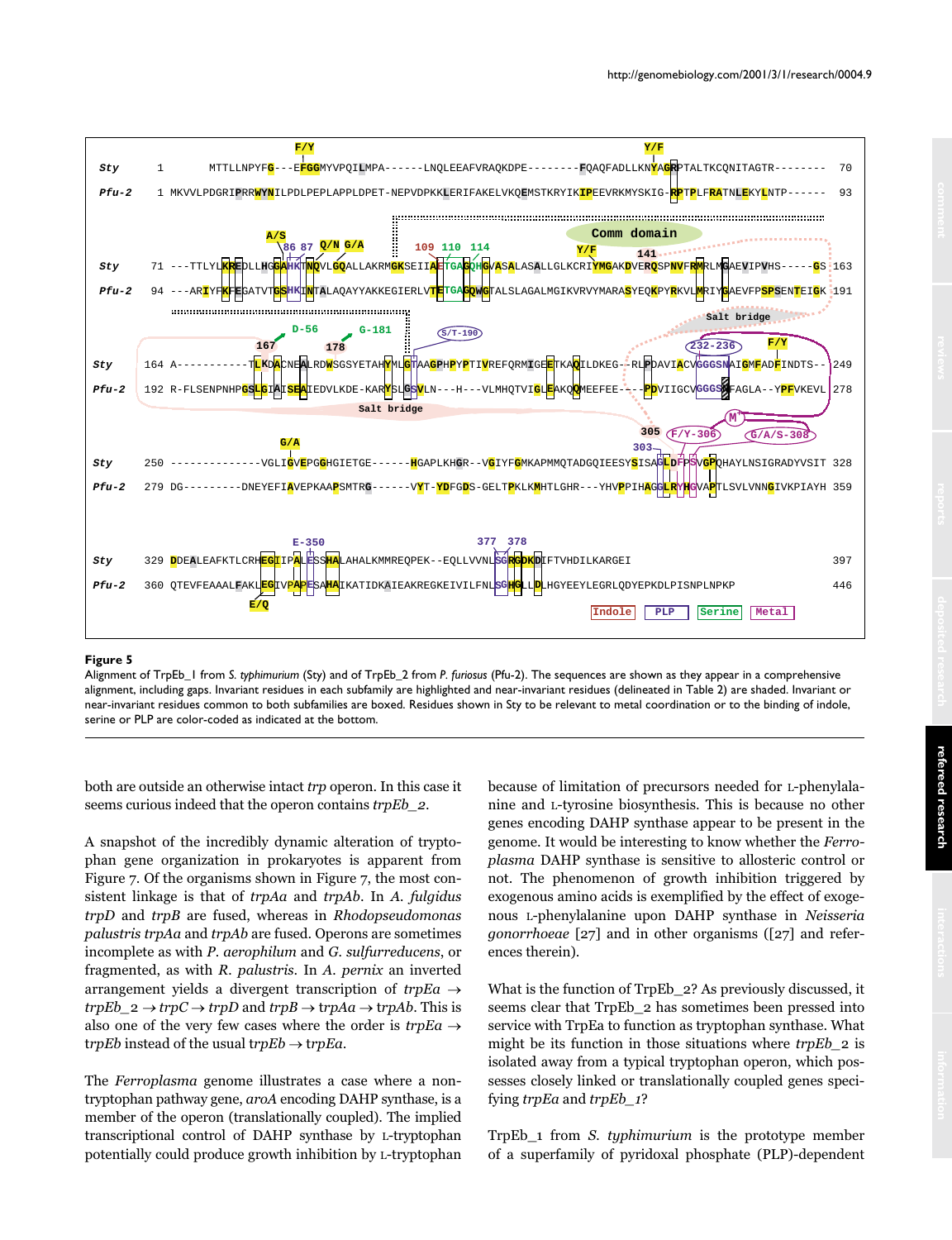

Alignment of TrpEa from S. *typhimurium w*ith TrpEa proteins restricted to co-function with a TrpEb\_2 type of ß subunit. Catalytic residues Sty E49 and D60, as well as other conserved residues shown to be important for indoleglycerol phosphate binding are shown in blue. Other invariant (highlighted) or near-invariant (shaded) residues are marked in yellow. Conserved residues that important for intersubunit signaling with TrpEb\_1 are shown in green.

enzymes that are of remote relationship and that catalyze β-replacement and β-elimination reactions [28-30]. These include O-acetylserine sulfhydrylase, threonine deaminase, threonine synthase, cystathionine β-synthase, 1-aminocyclopropane-1-carboxylate deaminase, L-serine dehydratase, and D-serine dehydratase. Isolated TrpEb\_1 does catalyze the reaction of L-serine dehydratase (deaminase) in vitro, but does not support significant levels of the other activities. It does not seem likely that TrpEb\_2 catalyzes the latter reactions either, as Psi-Blast of TrpEb\_2 sequences did not return hits for them any more avidly than was the case for TrpEb\_1 queries.

Perhaps the most likely 'alternative' function of TrpEb\_2 proteins is a catalytic activity already established as an in vitro activity of isolated TrpEb\_1, of which there are two. The L-serine + indole  $\rightarrow$  H<sub>2</sub>O + L-tryptophan reaction might function alone for tryptophan biosynthesis in cells that acquire indole from the environment. Little information about the availability and utilization of indole in nature

seems to exist. Model organisms such as E. coli and B. subtilis transport indole poorly and it tends to be toxic, but these organisms lack TrpEb\_2.

As stated above, the second established in vitro activity of isolated TrpEb\_1 dimers is L-serine dehydratase (deaminase): L-serine  $\rightarrow$  pyruvate + ammonia. It is indeed suggestive that the presence of TrpEb\_2 correlates almost perfectly with the absence of the primary L-serine deaminase (COG1760) used in nature (Table 3). This SdaA class of serine deaminase is an iron-sulfur protein, not a pyridoxal 5-phosphate protein [31]. It is absent from the Archaea. Although widely distributed in the Bacteria, it is not present in Thermotoga, Aquifex, Chlorobium, Geobacter and Rhodopseudomonas. Mycobacterium smegmatis is the only TrpEb\_2-containing organism to possess an SdaA homolog.

There are other candidates for carrying out the serine deaminase reaction. A serine deaminase that is PLP-dependent exists in eukaryotes, but seems to be absent or rare in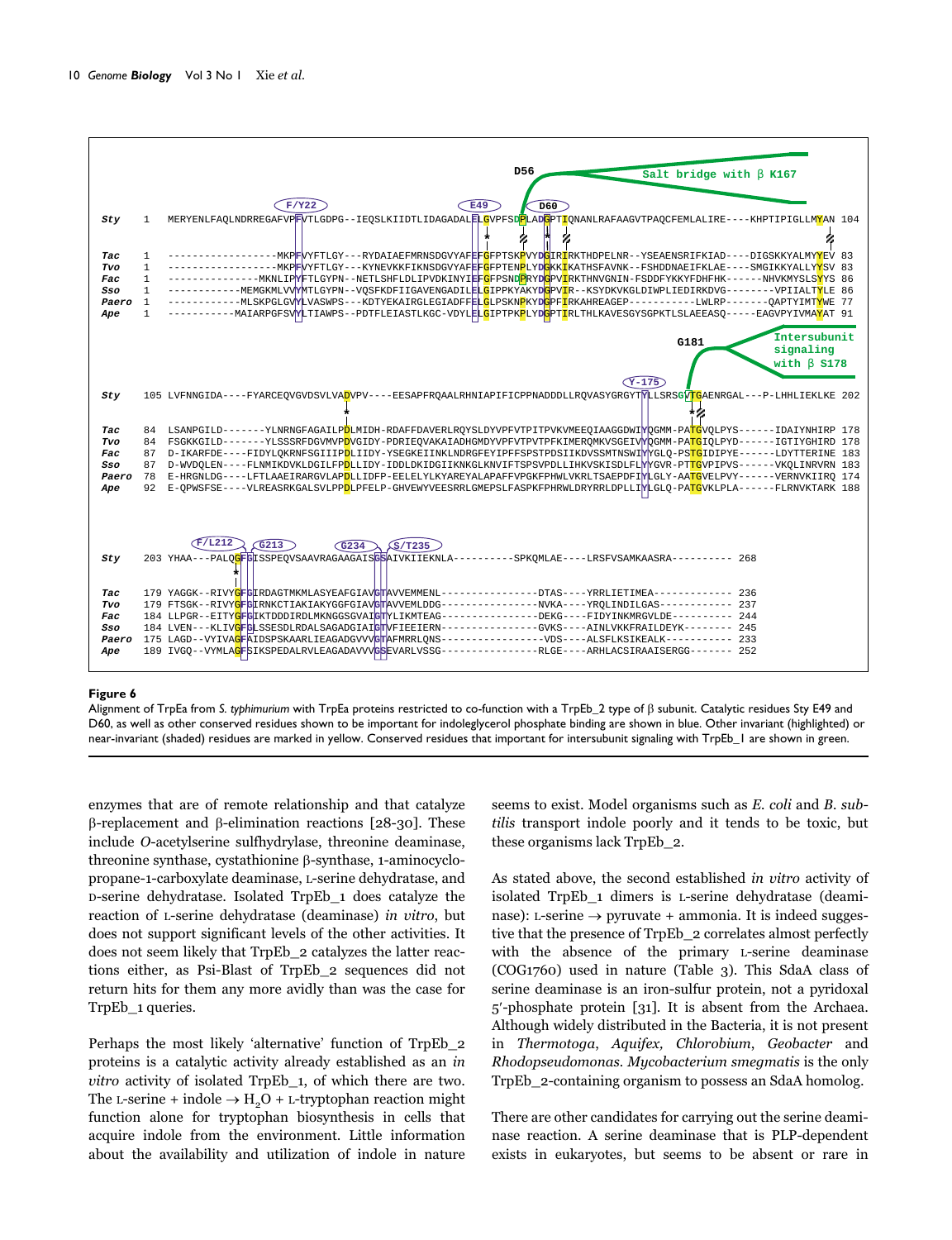

Organization of tryptophan-pathway genes in those archaea and bacteria that possess *trpEb\_2*. The 16S rRNA tree of the organisms that possess trpEb\_2 is shown at the left. The tree was obtained from the SUBTREE program of the Ribosomal Database [41,42]. Each of the eight genes is color-coded differently. For economy of space *trpD* is D, *trpC* is C, etc. *aroA* in *F. acidarmanus* belongs to the AroA<sub>Iβ</sub> grouping [12]. Flanking genes are shown as boxes touching one another with intergenic spacing indicated. Minus values indicate translational coupling. The open gray box is a conserved hypothetical protein. Pointed box ends indicate the direction of transcription. Space between boxes indicates a lack of genetic linkage.

prokaryotes. Threonine dehydratase has a lesser capability to carry out the serine dehydratase reaction in vitro. 'Biosynthetic' (IlvA) and 'catabolic' (TdcA) threonine deaminase are homologs, except that IlvA has a unique carboxy-terminal extension that provides an allosteric module. Most archaea lack *ilvA*, and only a limited number possess catabolic threonine dehydratase.

If archaea lack  $ilvA$ , what is the source of  $\alpha$ -ketobutyrate for isoleucine biosynthesis? It appears likely that  $\alpha$ -ketobutyrate is generated instead by the 'pyruvate' pathway in which citramalate is generated as the initial intermediate. A few tracer studies in the older literature have indicated derivation of  $\alpha$ -ketobutyrate from pyruvate rather than from threonine [32,33], and (R)-citramalate synthase activity has been shown recently in M. jannaschii (MJ1392) [34]. This pathway was initially shown to exist in Leptospira [35], and it seems likely that more examples will surface. Indeed, it is interesting that an enteric bacterium has a latent potential to replace the threonine deaminase step with a pyruvatederived pathway under appropriate selective conditions [36]. The citramalate pathway for conversion of pyruvate to 2-ketobutyrate involves a carbon-chain elongation mechanism that uses an initial step of condensation with acetyl-CoA, followed by rearrangement, oxidation and elimination of a carbon to produce a keto acid differing from the original substrate by the presence of an additional carbon. This mechanism is familiar in nature, analogous steps being used in the TCA cycle, the ketoadipate pathway of lysine biosynthesis, and in leucine biosynthesis. These analogous steps in different pathways were originally used in formulating the recruitment hypothesis for evolutionary acquisition of new function [37], and it is interesting that the citramalate synthase gene shown in  $M$ . jannaschii had previously been annotated as  $\alpha$ -isopropylmalate synthase (which catalyzes the initial step of leucine biosynthesis).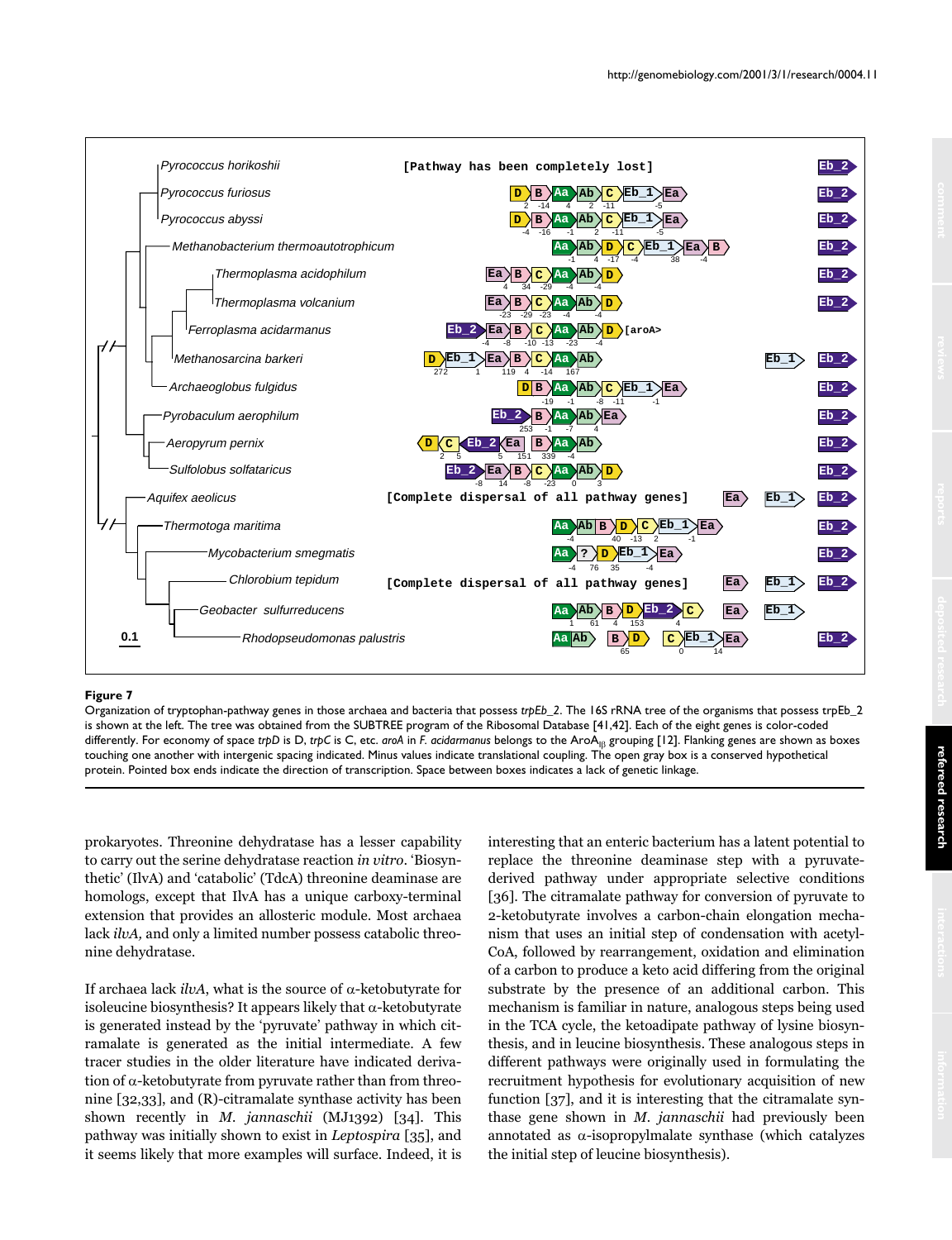**Table 3**

| Possible sources of serine deaminase in organisms containing |  |  |
|--------------------------------------------------------------|--|--|
| TrpEb_2                                                      |  |  |

|                                         | Serine deaminases |                   | Threonine deaminases |       |
|-----------------------------------------|-------------------|-------------------|----------------------|-------|
| Organisms                               | $Fe-S^*$          | PI <sub>P</sub> * | TdcA*                | llvA* |
| Pyrococcus horikoshii                   |                   |                   |                      |       |
| Pyrococcus furiosus                     |                   |                   |                      |       |
| Pyrococcus abyssi                       |                   |                   |                      |       |
| Methanobacterium<br>thermoautotrophicum |                   |                   |                      |       |
| Thermoplasma acidophilum                |                   |                   |                      |       |
| Thermoplasma volcanium                  |                   |                   |                      |       |
| Ferroplasma acidarmanus                 |                   |                   |                      |       |
| Methanosarcina barkeri                  |                   |                   |                      |       |
| Archaeoglobus fulgidus                  |                   |                   |                      |       |
| Pyrobaculum aerophilum                  |                   |                   |                      |       |
| Aeropyrum pernix                        |                   |                   |                      |       |
| Sulfolobus solfataricus                 |                   |                   |                      |       |
| Aquifex aeolicus                        |                   |                   |                      |       |
| Thermotoga maritima                     |                   |                   |                      |       |
| Mycobacterium smegmatis                 |                   |                   |                      |       |
| Chlorobium tepidum                      |                   |                   |                      |       |
| Geobacter sulfurreducens                |                   |                   |                      |       |
| Rhodopseudomonas palustris              |                   |                   |                      |       |

\*Sequences that were used to query the databases at NCBI [38], at JGI [39] for Fac and Mba, and at ERGO [40] for Paer and Rpa were gi 2501150 (iron-sulfur (Fe-S) serine deaminases), gi 134387 (PLP-dependent serine deaminases), gi 135723 (catabolic threonine deaminase), and gi 135720 (biosynthetic threonine deaminase).

Overall, the cumulative evidence indicates that established sources of L-serine dehydratase are low or absent in organisms that possess TrpEb\_2, and therefore points to a plausible role for TrpEb\_2 as L-serine dehydratase.

#### **Acknowledgements**

The graduate research studies of G.X. were partially supported by funding from the National Institutes of Health at Los Alamos National Laboratories.

## **References**<br>
1. Yanofsky C

- 1. Yanofsky C: **Advancing our knowledge in biochemistry, genetics, and microbiology through studies on tryptophan metabolism.** *Annu Rev Biochem* 2001, **70:**1-37.
- 2. Bentley R: **The shikimate pathway: a metabolic tree with many branches.** *Crit Rev Biochem Mol Biol* 1990, **5:**307-384.
- 3. Miles EW, Bauerle R, Ahmed SA: **Tryptophan synthase from** *Escherichia coli* **and** *Salmonella typhimurium***.** *Methods Enzymol* 1987, **142:**398-414.
- 4. Ogasahara K, Hiraga K, Ito W, Miles EW, Yutani K: **Origin of the** mutual activation of the  $\alpha$  and  $\beta_2$  subunits in the  $\alpha_2\beta_2$ **complex of tryptophan synthase: Effect of alanine or glycine substitutions at proline residues in the subunit.** *J Biol Chem* 1992, **267:**5222-5228.
- 5. Ro H-S, Miles EW: **Structure and function of the tryptophan synthase 2**-**<sup>2</sup> complex: Roles of** - **subunit histidine 86.** *J Biol Chem* 1999, **274:**36439-36445.
- 6. Weyand M, Schlichting I: **Crystal structure of wild-type tryptophan synthase complexed with the natural substrate indole-3-glycerol phosphate.** *Biochemistry* 1999, **38:**16469-16480.
- 7. Weber-Ban E, Hur O, Bagwell C, Banik U, Yang L-H, Miles EW, Dunn MF: **Investigation of allosteric linkages in the regulation of tryptophan synthase: The roles of salt bridges and monovalent cations probed by site-directed mutation, optical spectroscopy, and kinetics.** *Biochemistry* 2001, **40:**3497-3511.
- 8. **Clusters of Orthologous Groups**
- [http://www.ncbi.nlm.nih.gov/COG/] 9. Calhoun DH, Bonner CA, Gu W, Xie G, Jensen RA: **The emerging periplasm-localized subclass of AroQ chorismate mutases, exemplified by those from** *Salmonella typhimurium* **and** *Pseudomonas aeruginosa***.** *Genome Biol* 2001, **2:**research0030.1- 0030.16.
- 10. Gosset G, Bonner CA, Jensen RA: **Microbial origin of plant-type 2-keto-3-deoxy-D-***arabino***-heptulosonate 7-phosphate synthases, exemplified by the chorismate- and tryptophan-regulated enzyme from** *Xanthomonas campestris***.** *J Bacteriol* 2001, **183:**4061-4070.
- 11. Gu W, Williams DS, Aldrich HC, Xie G, Gabriel DW, Jensen RA: **The AroQ and PheA domains of the bifunctional P-protein from** *Xanthomonas campestris* **in a context of genomic comparison.** *Microb Comp Genomics* 1997, **2:**141-158.
- 12. Subramaniam PS, Xie G, Xia T, Jensen RA: **Substrate ambiguity of 3-deoxy-D-***manno***-octulosonate 8-phosphate synthase from** *Neisseria gonorrhoeae* **in the context of its membership in a protein family containing a subset of 3-deoxy-D-***arabino***-heptulosonate 7-phosphate synthases.** *J Bacteriol* 1998, **180:**119-127.
- 13. Xie G, Bonner CA, Jensen RA: **A probable mixed-function supraoperon in** *Pseudomonas* **exhibits gene organization features of both intergenomic conservation and gene shuffling.** *J Mol Evol* 1999, **49:**108-121.
- 14. Xie G, Brettin TS, Bonner CA, Jensen RA: **Mixed-function supraoperons that exhibit overall conservation, albeit shuffled gene organization, across wide intergenomic distances within eubacteria.** *Microb Comp Genomics* 1999, **4:**5-28.
- 15. Pittard AJ: **Biosynthesis of the aromatic amino acids.** In Escherichia coli *and* Salmonella. *Cellular and Molecular Biology.* Edited by Neidhardt FC. Washington, DC: ASM Press, 1996, 458-484.
- 16. Henner D, Yanofsky C: **Biosynthesis of aromatic amino acids.** In Bacillus subtilis *and other Gram-positive Bacteria. Biochemistry, Physiology, and Molecular Genetics.* Edited by Sonenshein A, Hoch J, Losick R. Washington, DC: ASM Press, 1993, 269-280.
- 17. Crawford IP: **Evolution of a biosynthetic pathway: the tryptophan paradigm.** *Annu Rev Microbiol* 1989, **43:**567-600.
- 18. Thompson JD, Higgins DG, Gibson TJ: **CLUSTAL W: improving the sensitivity of progressive multiple sequence alignment through sequence weighting, position-specific gap penalties and weight matrix choice.** *Nucleic Acids Res* 1994, **22:**4673-4680.
- 19. Hall T: *BioEdit: Biological Sequence Alignment Editor for Windows 95/98/NT, 4.8.6 edn.* Raleigh: North Carolina State University; 2000.
- 20. Felsenstein J: **PHYLIP Phylogeny Inference Package (Version 3.2).** *Cladistics* 1989, **5:**164-166.
- 21. Fitch WM: **Toward defining the course of evolution: minimum change for a specific tree topology.** *Syst Zool* 1971, **20:**406-416.
- 22. Melanson D, Chilton M-D, Masters-Moore D, Chilton WS: **A deletion in an indole synthase gene is responsible for the DIMBOA-deficient phenotype of** *bxbx* **maize.** *Proc Natl Acad Sci USA* 1997, **94:**13345-13350.
- 23. Brzovic PS, Kayastha AM, Miles EW, Dunn MF: **Substitution of glutamic acid 109 by aspartic acid alters the substrate specificity and catalytic activity of the beta-subunit in the tryptophan synthase bienzyme complex from** *Salmonella typhimurium. Biochemistry* 1992, **31:**1180-1190.
- Schneider TR, Gerhardt E, Lee M, Liang P-H, Anderson KS, Schlichting I: **Loop closure and intersubunit communication in tryptophan synthase.** *Biochemistry* 1998, **37:**5394-5406.
- 25. Rhee S, Parris DD, Hyde CC, Ahmed SA, Miles EW, Davies DR: **Crystal structures of a mutant betaK87T tryptophan synthase alpha2beta2 complex with ligands bound to the active sites of the alpha- and beta-subunits reveal ligand-induced conformational changes.** *Biochemistry* 1997, **36:**7664-7680.
- 26. Marabotti A, De Biase D, Tramonti A, Bettati S, Mozzarelli A: **Allosteric communication of tryptophan synthase: Functional and regulatory properties of the** -**S178P mutant.** *J Biol Chem* 2001, **276:**17747-17753.
- 27. Bhatnagar RK, Berry A, Hendry AT, Jensen RA: **The biochemical basis for growth inhibition by L-phenylalanine in** *Neisseria gonorrhoeae***.** *Mol Microbiol* 1989, **3:**429-435.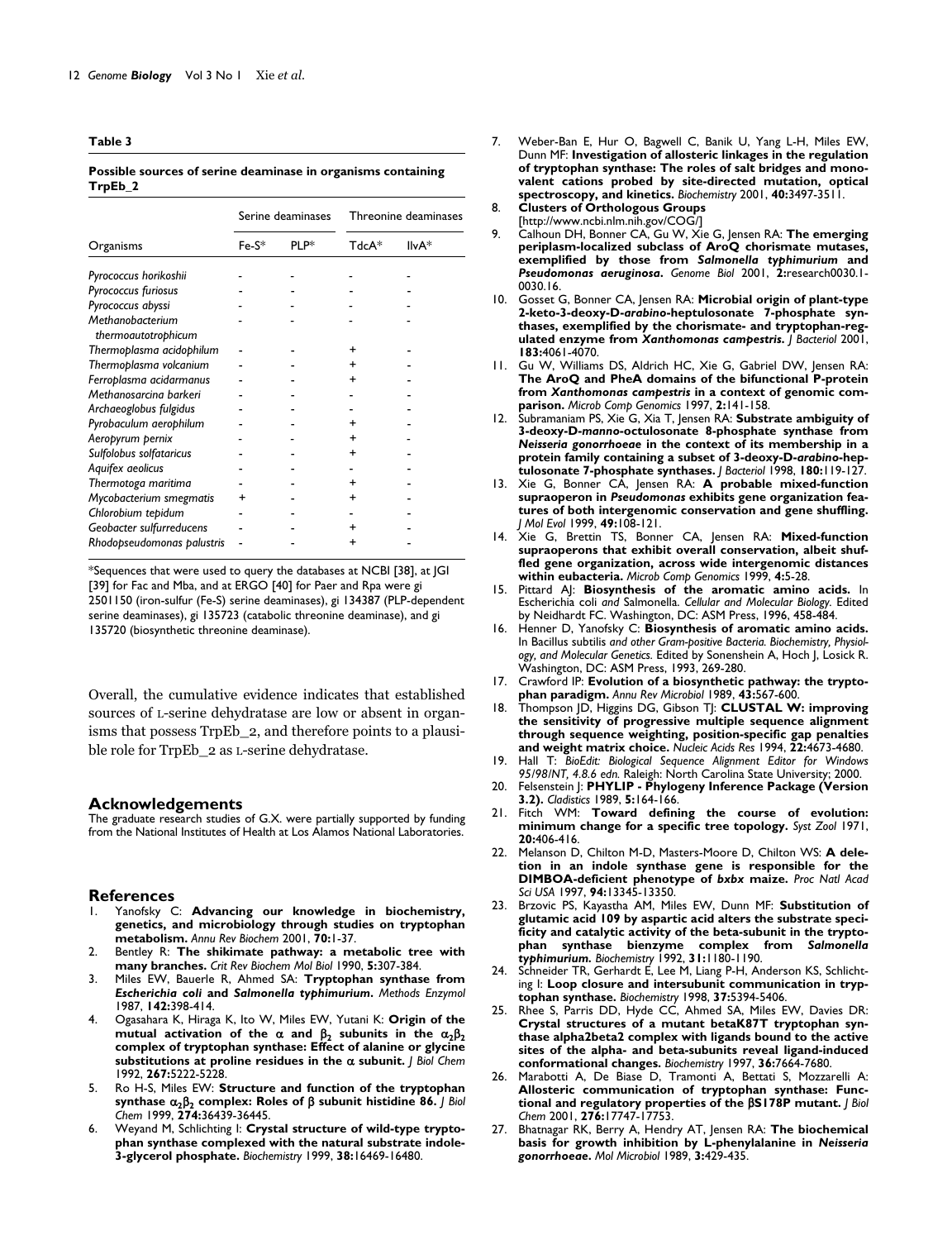- 28. Alexander FW, Sandmeier E, Mehta PK, Christen P: **Evolutionary relationships among pyridoxal-5-phosphate-dependent enzymes. Regio-specific alpha, beta and gamma families.** *Eur J Biochem* 1994, **219:**953-960.
- 29. Grishin NV, Phillips Ma, Goldsmith EJ: **Modeling of the spatial structure of eukaryotic ornithine decarboxylases.** *Protein Sci* 1995, **4:**1291-1304.
- 30. Mehta PK, Christen P: **The molecular evolution of pyridoxal-5 phosphate-dependent enzymes.** *Adv Enzymol Relat Areas Mol Biol* 2000, **74:**129-184.
- 31. Hofmeister AEM, Textor S, Buckel W: **Cloning and expression of the two genes coding for L-serine dehydratase from** *Peptostreptococcus asaccharolyticus***: Relationship of the ironsulfur protein to both L-serine dehydratases from** *Escherichia coli***.** *J Bacteriol* 1997, **179:**4937-4941.
- 32. Eikmanns B, Linder D, Thauer RK: **Unusual pathway of isoleucine biosynthesis in** *Methanobacterium thermoautotrophicum***.** *Arch Microbiol* 1983, **136:**111-113.
- 33. Ekiel I, Smith ICP, Sprott GD: **Biosynthesis of isoleucine in methanogenic bacteria: a 13C NMR study.** *Biochemistry* 1984, **23:**1683-1687.
- 34. Howell DM, Xu H, White RH: **(R)-Citramalate synthase in methanogenic archaea.** *J Bacteriol* 1999, **181:**331-333.
- 35. Westfall HN, Caron NW, Peterson DE: **Multiple pathways for isoleucine biosynthesis in the spirochete** *Leptospira***.** *J Bacteriol* 1983, **154:**846-853.
- 36. Kisumi M, Komatsubara S, Chibata I: **Pathway for isoleucine formation from pyruvate by leucine biosynthetic enzymes in leucine-accumulating isoleucine revertants of** *Seratia marcescens***.** *J Biochem* 1977, **82:**95-103.
- 37. Jensen RA: **Enzyme recruitment in evolution of new function.** *Annu Rev Microbiol* 1976, **30:**409-425.
- 38. **Microbial genomes BLAST databases** [http://www.ncbi.nlm.nih.gov/Microb\_blast/unfinishedgenome.html]
- 39. **DOE Joint Genome Institute** [http://www.jgi.doe.gov/]
- 40. **ERGO** [http://wit.integratedgenomics.com/ERGO/]
- 41. Maidak BL, Cole JR, Parker CT, Garrity GM, Larsen N, Li B, Lilburn TG, McCaughey MJ, Olsen GJ, Overbeek R, *et al.*: **A new version of the RDP (Ribosomal Database Project).** *Nucleic Acids Res* 1999, **27:**171-173.
- 42. **Ribosomal Database Project II** [http://rdp.cme.msu.edu/html/]